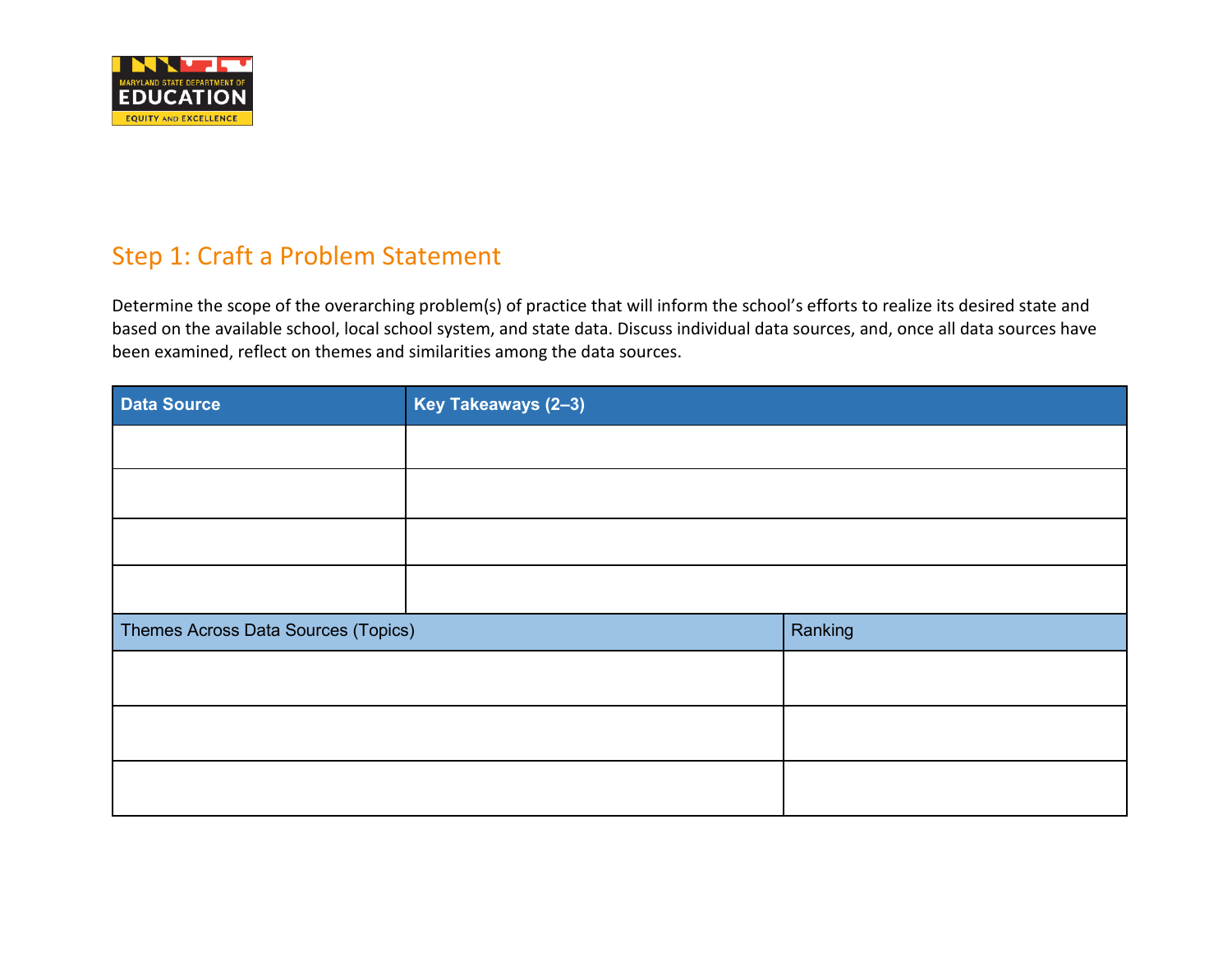

| Remaining Questions |  |
|---------------------|--|
|                     |  |

### *Problem Statement Guidance*

Discuss major themes across data sources as they relate to the reason for the school's identification as a TSI school. Use the discussion to determine what areas(s) of focus are most likely to have an impact on student outcomes through adult behaviors and actions. Craft a problem statement that reflects this focus area and provides a direction for the root cause analysis.

| Well-developed problem statements set the stage for a successful root cause analysis. These statements may describe a situation,<br>issue, barrier, impediment, or challenge that a school must address to meet its obligation to its community and to prepare students to<br>be contributing citizens, or it may define a gap between current reality and desired performance. |                                    |                    |
|---------------------------------------------------------------------------------------------------------------------------------------------------------------------------------------------------------------------------------------------------------------------------------------------------------------------------------------------------------------------------------|------------------------------------|--------------------|
| <b>Condition</b>                                                                                                                                                                                                                                                                                                                                                                | <b>Condition Present?</b><br>(Y/N) | <b>Description</b> |
| To whom does it<br>happen?                                                                                                                                                                                                                                                                                                                                                      |                                    |                    |
| What is the nature of<br>the problem? What<br>happened?                                                                                                                                                                                                                                                                                                                         |                                    |                    |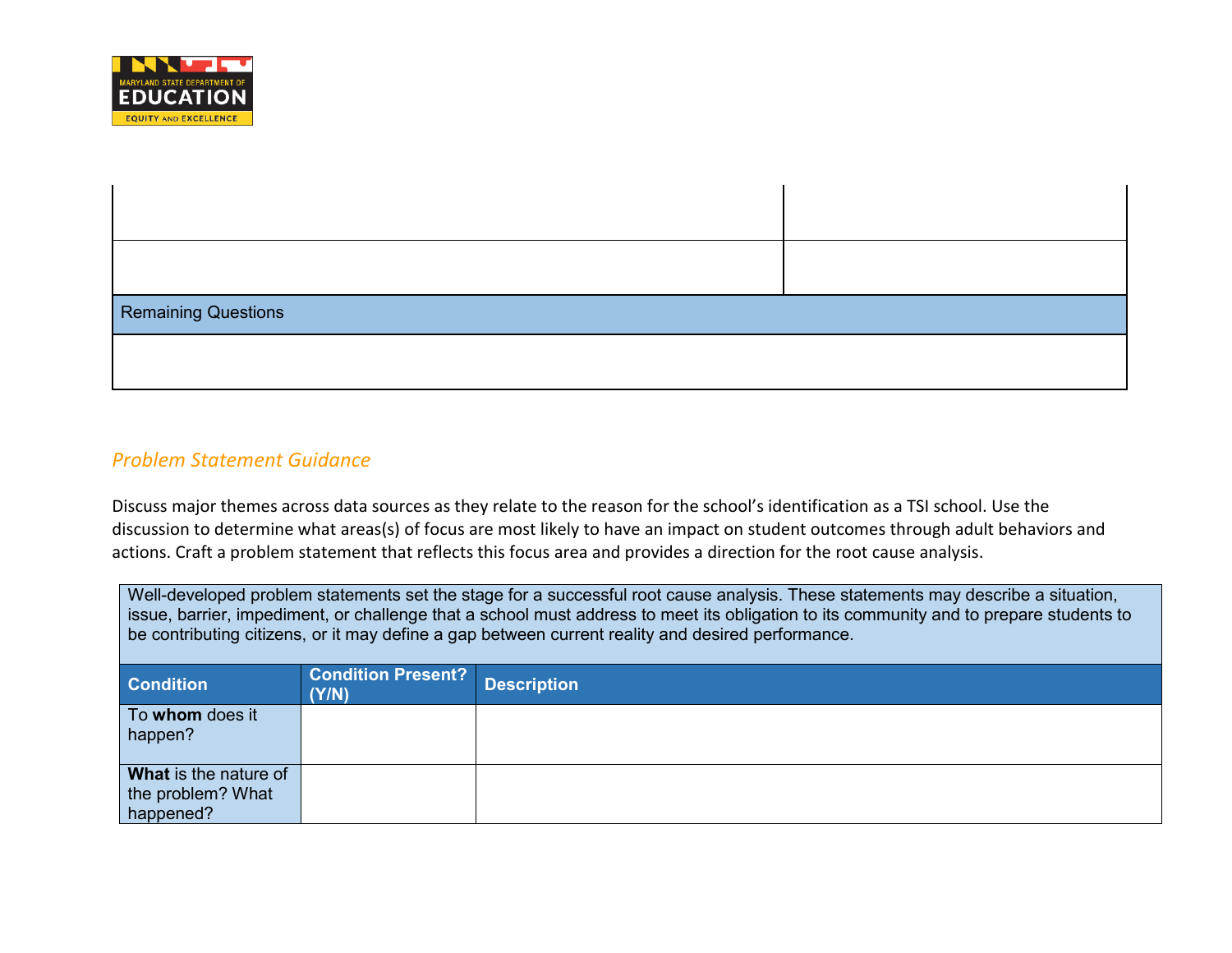

| Where and when                                     |  |
|----------------------------------------------------|--|
| does it occur?                                     |  |
|                                                    |  |
| Is there a defined                                 |  |
| gap?                                               |  |
|                                                    |  |
| How does it <b>affect</b> or                       |  |
| connect to our                                     |  |
| desired state?                                     |  |
| <b>Step Output. Write Problem Statement Below:</b> |  |
|                                                    |  |
|                                                    |  |
|                                                    |  |
|                                                    |  |
|                                                    |  |
|                                                    |  |

## Step 2: Brainstorm Causal Factors

Capture the collective knowledge and capacity of the people in the room by brainstorming *causal factors* that may contribute to the occurrence of the problem statement. Using the Post-it Notes on your table, identify individual factors related to the overall problem statement.

• Brainstorm individual factors on notes.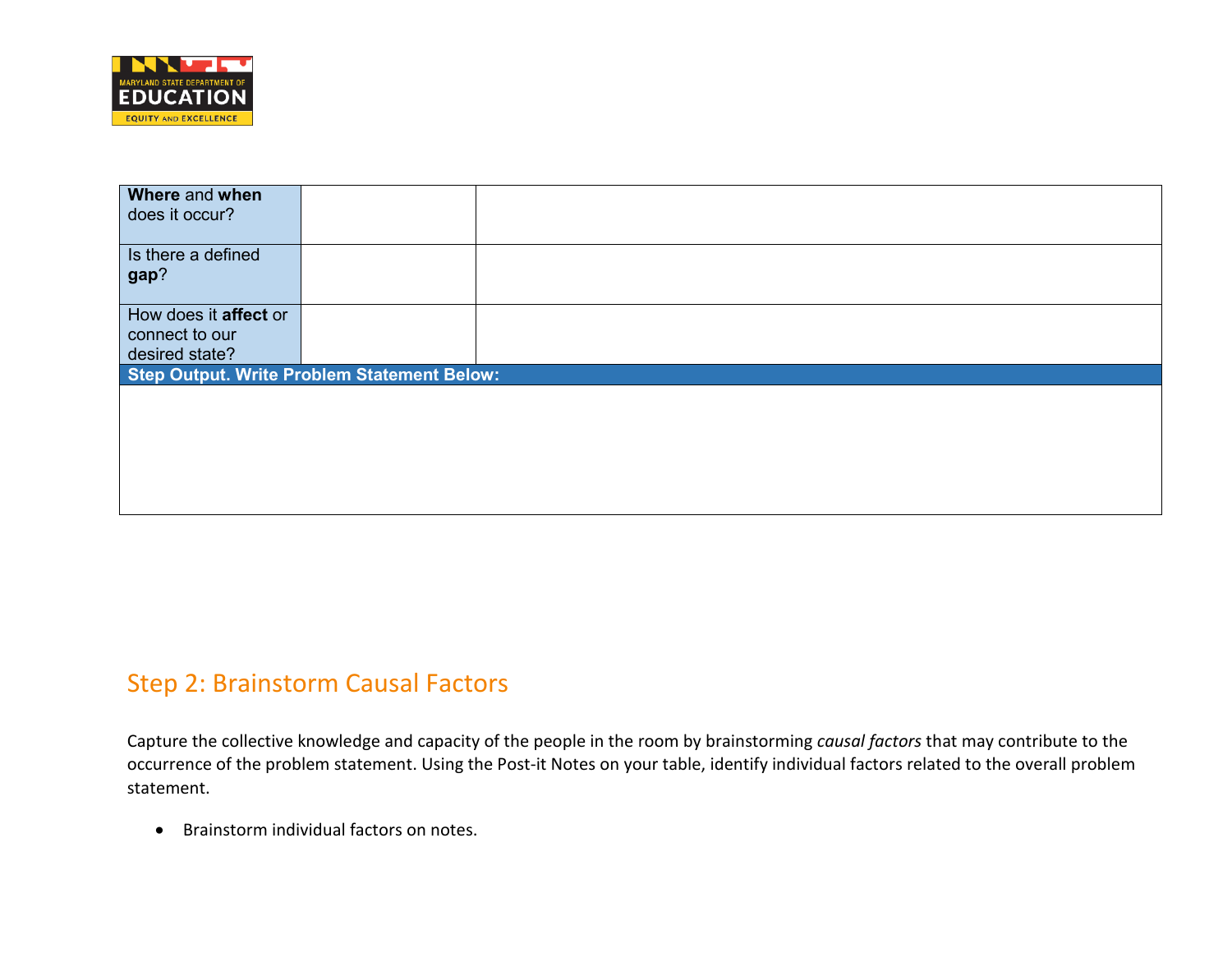

- Pass notes to left, review the notes, and add any additional causal factors (repeat this step one more time.)
- Share brainstormed notes across the group, removing duplicates.

Organize the factors into like groupings or themes and populate the fishbone for the overall problem statement. On the fishbone diagram, the problem statement becomes the top organizational level, or the "head"; the themes become the intermediate organizational level, represented by rectangles; and the individual causal factors (captured on notes) are represented by the arrows.

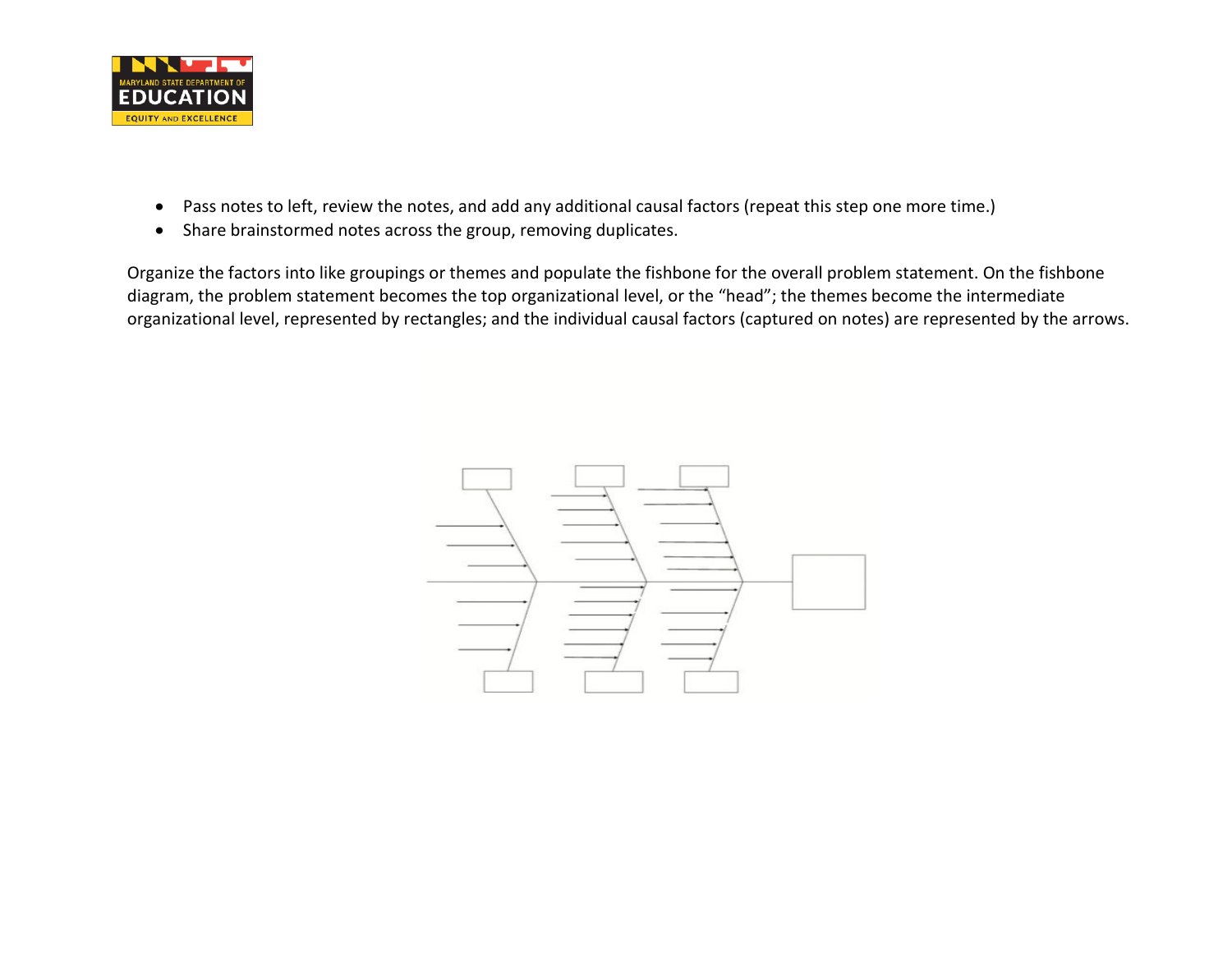

#### *Causal Factor Statement Guidance*

Craft causal factor statements that describe the overall condition or themes contributing to the problem statements. Each theme represented on the fishbone diagram is crafted into a single causal factor statement. Repeat the step below for each causal factor statement.

Well-developed causal factor statements describe the theme for further investigation to describe the similarities and conditions across the causal factors within the theme. These statements summarize the main points and rationale for combining the causal factors as a theme.

| <b>CATEGORY:</b>      |                                    |                    |
|-----------------------|------------------------------------|--------------------|
| <b>Condition</b>      | <b>Condition</b><br>Present? (Y/N) | <b>Description</b> |
| To whom does it       |                                    |                    |
| happen?               |                                    |                    |
|                       |                                    |                    |
| What is the nature of |                                    |                    |
| the problem? What     |                                    |                    |
| happened?             |                                    |                    |
| Where and when does   |                                    |                    |
| it occur?             |                                    |                    |
|                       |                                    |                    |
| Why or to what extent |                                    |                    |
| is this an issue?     |                                    |                    |
|                       |                                    |                    |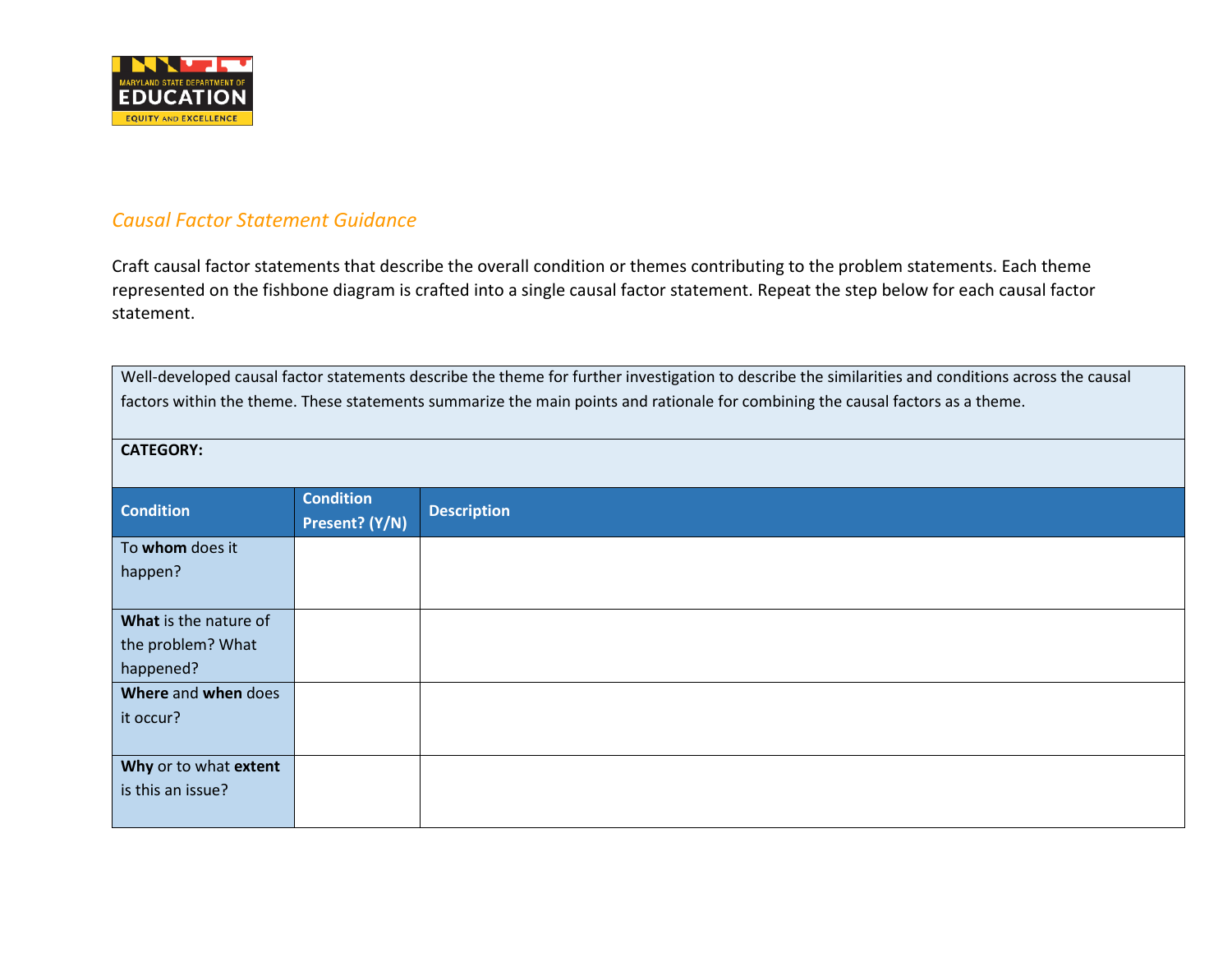

# Step 3: Analyze Underlying Causes to Identify Root Causes

Analyze the causal factor statements to determine underlying causes of the problem statement. Identifying the underlying causes ensures that issues have moved past surface "symptoms" to deeper "causes." **This step is repeated for each** (or as many as possible) of the causal factor statements.

| <b>Causal Factor Statement:</b> |                              |
|---------------------------------|------------------------------|
| <b>GUIDING QUESTION</b>         | <b>POSSIBLE EXPLANATIONS</b> |
| Why do we have this             | First Response:              |
| challenge?                      |                              |
|                                 | Why is that the case?        |
| Note: During this phase of the  |                              |
| process, ask the question       | Why is that the case?        |
| "why" until arriving at the     |                              |
| underlying cause.               | Why is that the case?        |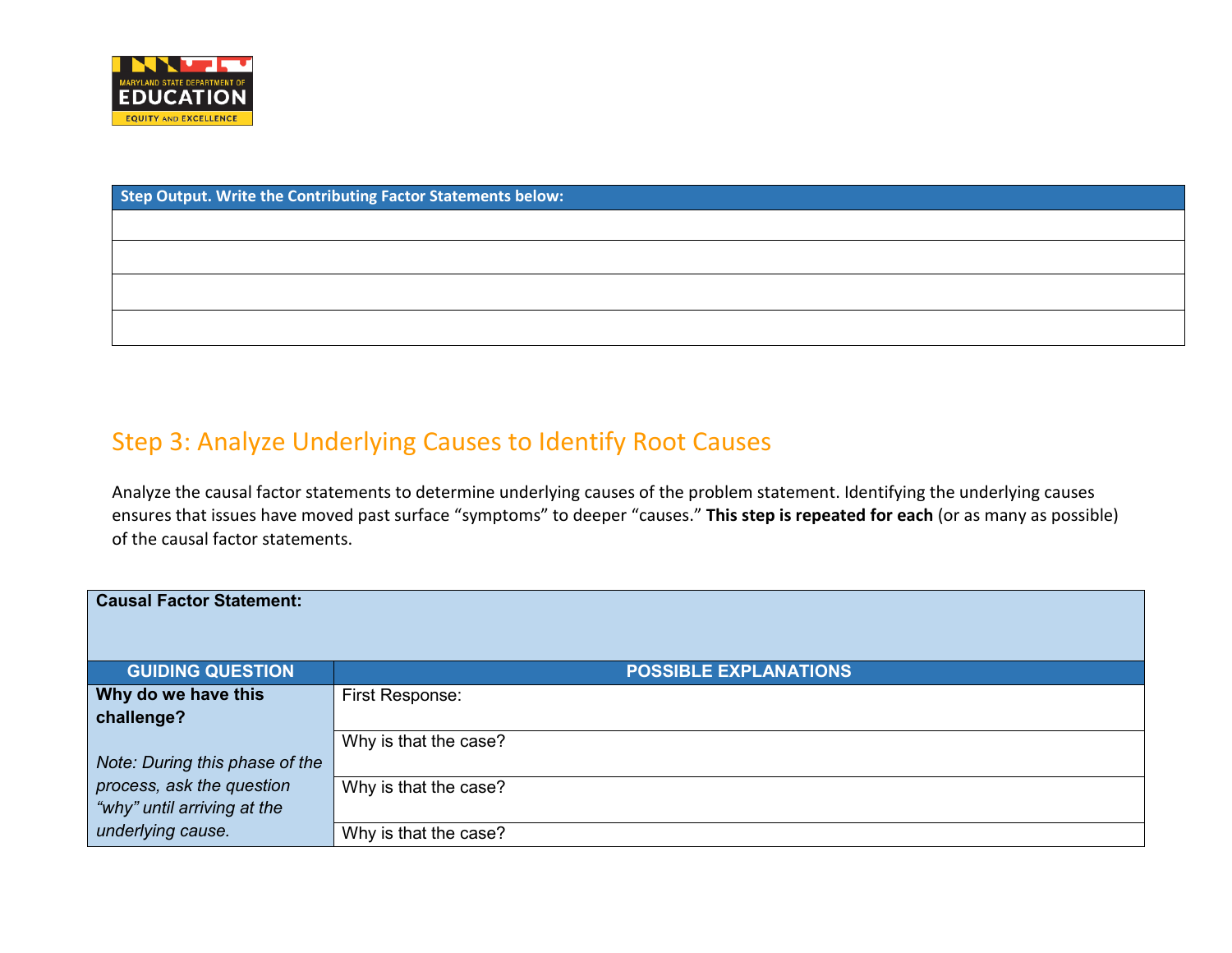

|                          | Why is that the case? |
|--------------------------|-----------------------|
|                          | Why is that the case? |
| <b>Underlying Cause:</b> |                       |
|                          |                       |

#### *Root Cause List*

The underlying causes may or may not be the root cause that is driving the conditions and factors leading to the existence and persistence of the problem statement. Use the questions within the decision tree flow chart to determine whether each underlying cause statement is a root or contributing cause and capture the results in the root cause list.

| <b>Underlying Cause Statement</b> | Is this a root<br>$(R)$ or<br><b>contributing</b><br>(C) cause? | What data should we review or<br>analyze related to this cause? | How will we obtain and review the<br>data? |
|-----------------------------------|-----------------------------------------------------------------|-----------------------------------------------------------------|--------------------------------------------|
|-----------------------------------|-----------------------------------------------------------------|-----------------------------------------------------------------|--------------------------------------------|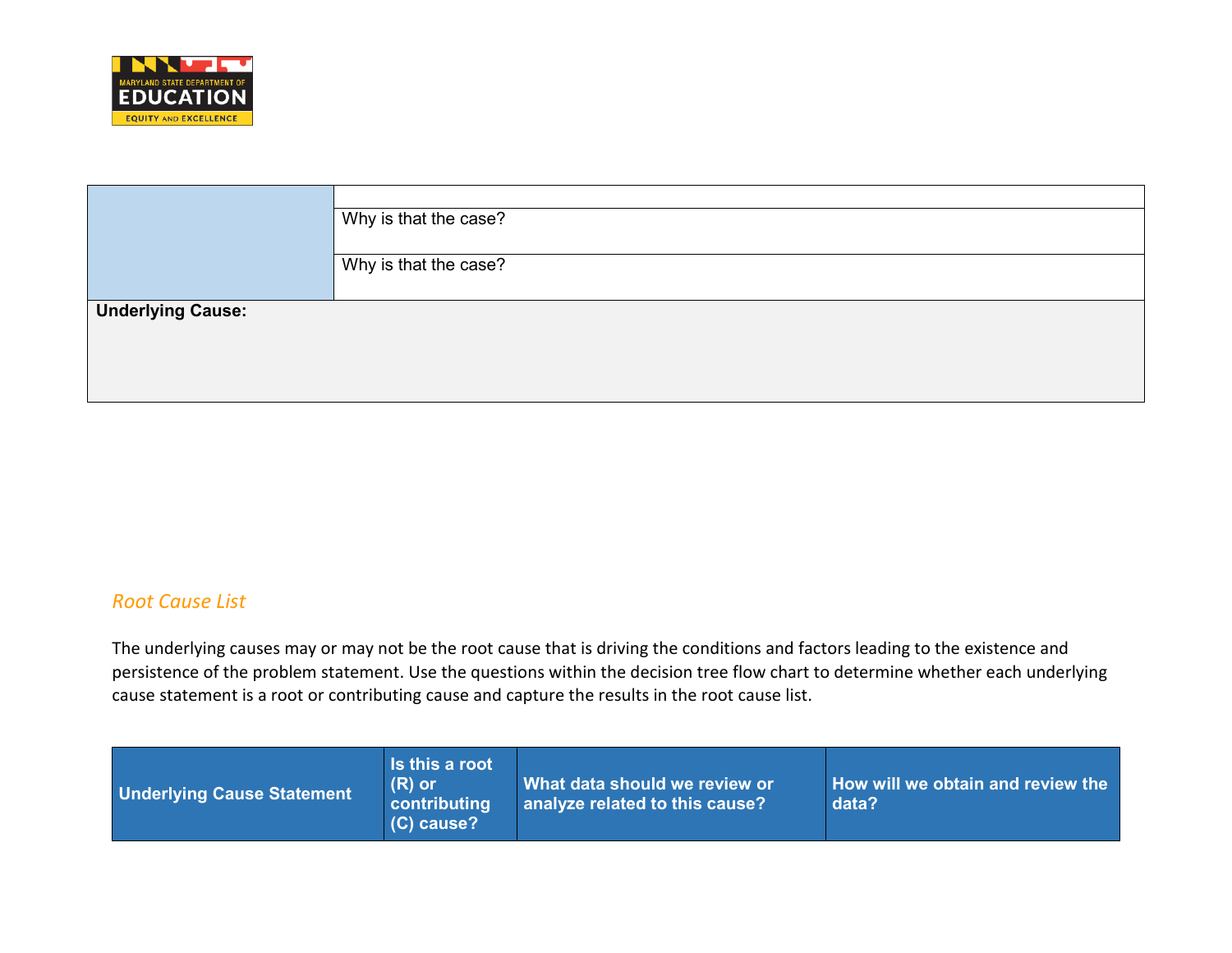

| The school does not publicize the<br>importance of testing and prepare<br>families for it. | $\mathcal{C}$ | School assembly plans<br><b>Parent communications</b> | By asking parents in survey<br>By asking students in survey |
|--------------------------------------------------------------------------------------------|---------------|-------------------------------------------------------|-------------------------------------------------------------|
|                                                                                            |               |                                                       |                                                             |
|                                                                                            |               |                                                       |                                                             |
|                                                                                            |               |                                                       |                                                             |
|                                                                                            |               |                                                       |                                                             |
|                                                                                            |               |                                                       |                                                             |
|                                                                                            |               |                                                       |                                                             |

### Step 4: Prioritize Root Causes for Intervention

Prioritize the root causes for intervention to ensure that they are important and feasible. The prioritized root causes lead recommendations for implementation are important and feasible. The prioritized root causes lead to discussion of the school's recommendations for the root cause analysis report. Prioritization is determined based on individual participant voting.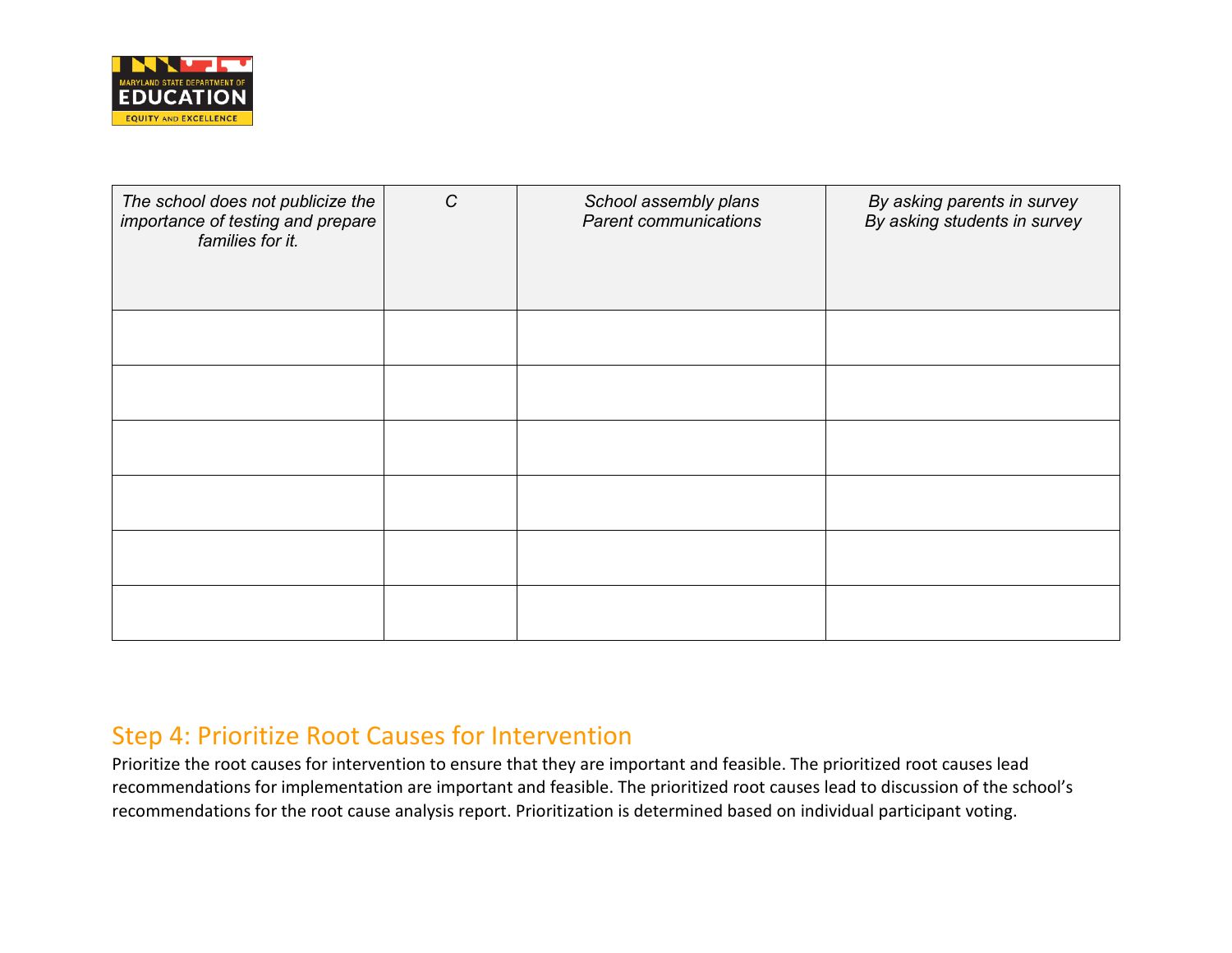

Criteria for prioritizing root causes:

- How important is the problem to addressing our needs?
	- o Student outcomes will be improved.
	- o Teacher efficacy will be increased.
	- o Organizational systems will be improved.
- How feasible is it to address this problem?
	- o Available resources are adequate.
	- o Available staff and capacity are adequate (or can be developed through training and recruitment).
	- o Support and buy-in are sufficient.
- How aligned is the root cause to our need?
	- o Root cause is related to the reason the school is identified as a CSI school by the state.
	- o Root cause can be addressed by effective selection and implementation of evidence-based practices.

|                | Final Output. Prioritized Root Causes (Recommended Areas for Improvement): |
|----------------|----------------------------------------------------------------------------|
|                |                                                                            |
| 2              |                                                                            |
| 3              |                                                                            |
| $\overline{4}$ |                                                                            |
| 5              |                                                                            |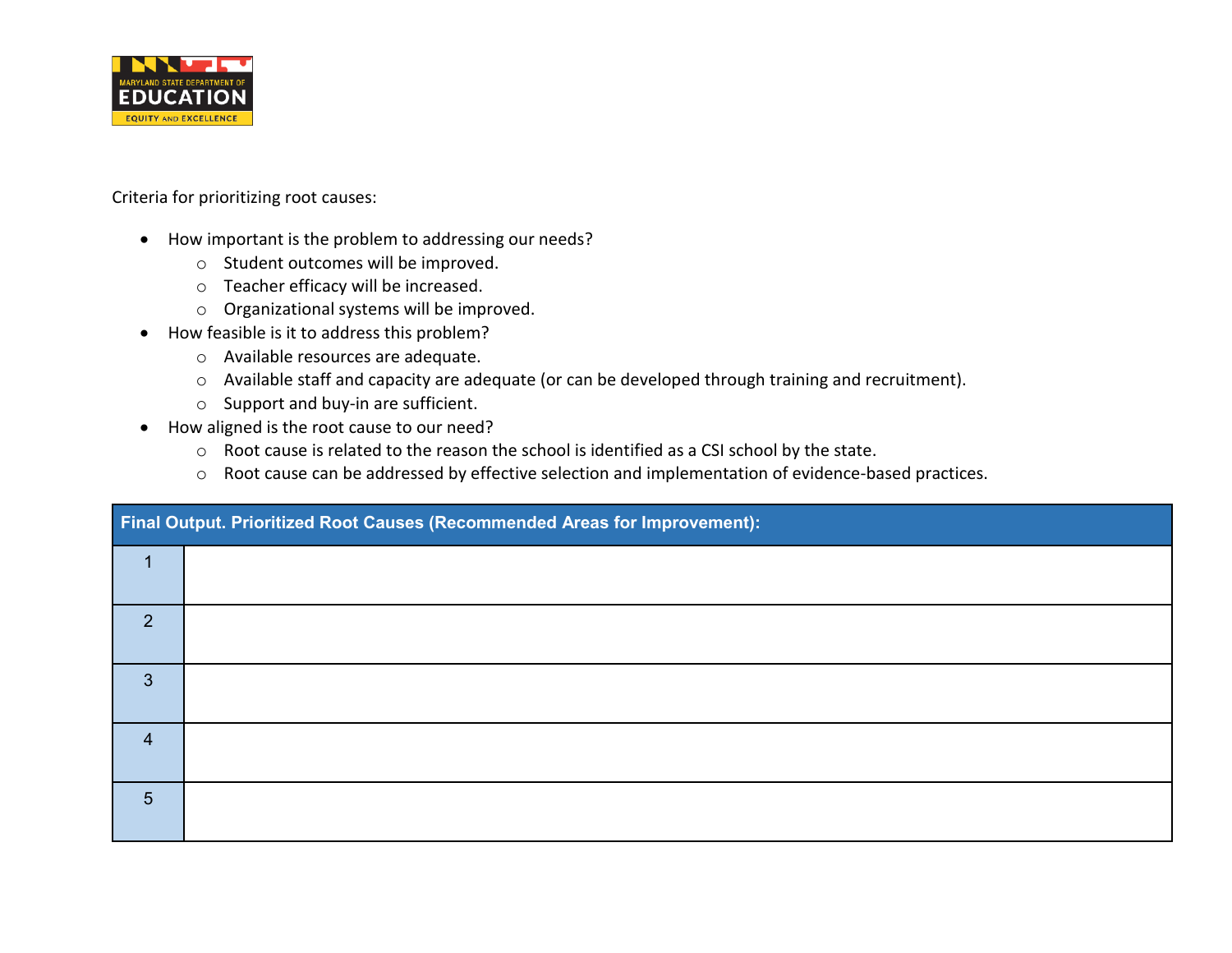

## *Preliminary Recommendations for Improvement*

|                 | Preliminary Recommendations for Improvement |  |  |
|-----------------|---------------------------------------------|--|--|
|                 |                                             |  |  |
| 2               |                                             |  |  |
| $\overline{3}$  |                                             |  |  |
| $\overline{4}$  |                                             |  |  |
| $5\overline{5}$ |                                             |  |  |